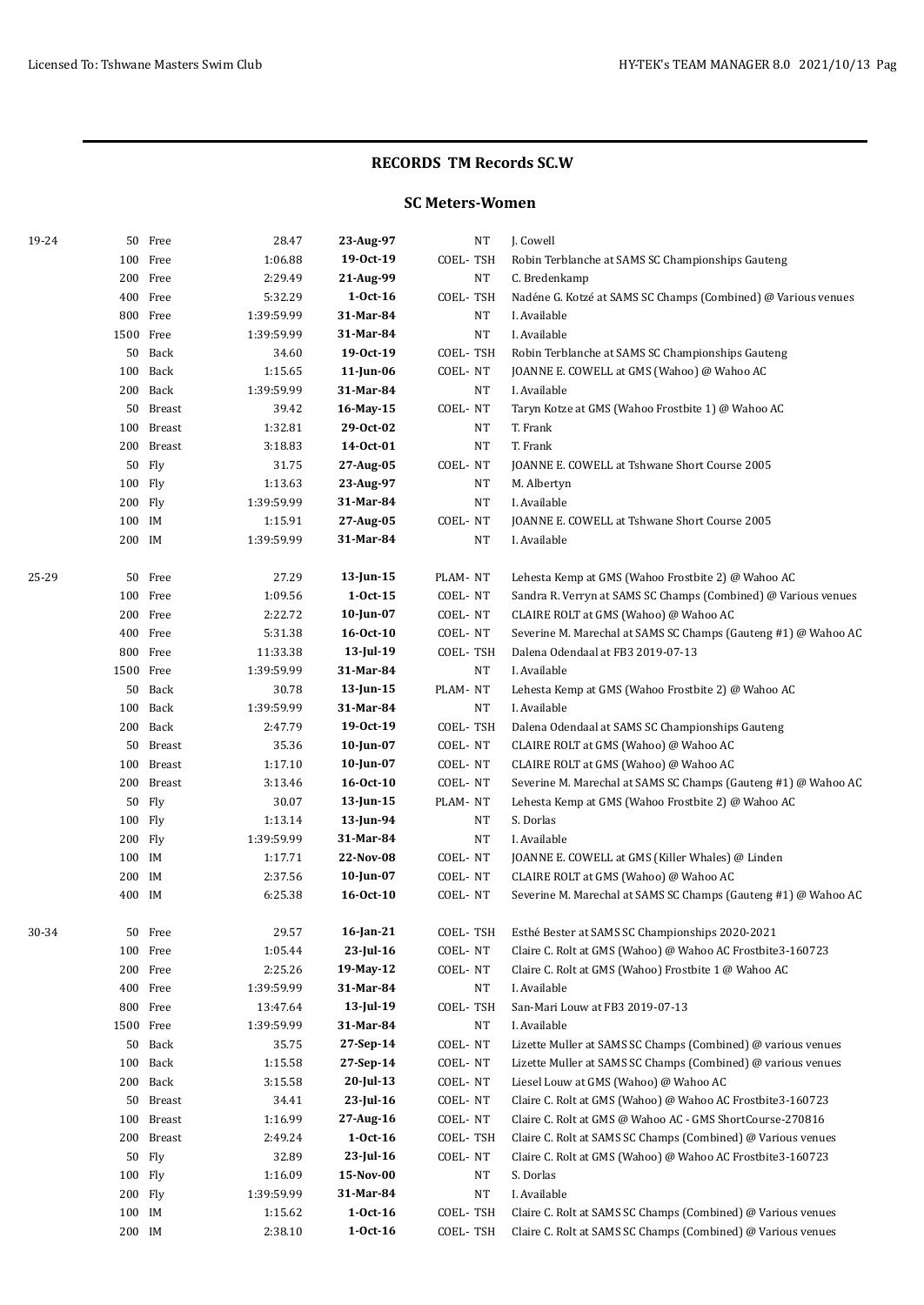### **RECORDS TM Records SC.W**

| 30-34 | 400 IM  |            | 1:39:59.99 | 31-Mar-84   |          | NT        | I. Available                                                 |
|-------|---------|------------|------------|-------------|----------|-----------|--------------------------------------------------------------|
| 35-39 |         | 50 Free    | 27.25      | $1-0ct-04$  |          | NT        | E. Ottermann                                                 |
|       | 100     | Free       | 1:03.85    | $1-0ct-05$  | COEL-NT  |           | EDITH C. OTTERMANN at SAMS SC Champs @ Various venues        |
|       |         | 200 Free   | 2:40.84    | 23-Aug-97   |          | NT        | C. Witteveen                                                 |
|       |         | 400 Free   | 5:10.87    | 23-Jun-18   | COEL-TSH |           | Claire C. Rolt at Frostbite 2                                |
|       |         | 800 Free   | 12:17.26   | 19-0ct-19   | COEL-TSH |           | Joanne E. Vreenegoor at SAMS SC Championships Gauteng        |
|       |         | 1500 Free  | 1:39:59.99 | 31-Mar-84   |          | NT        | I. Available                                                 |
|       |         | 50 Back    | 37.00      | 21-Aug-99   |          | NT        | E. Ottermann                                                 |
|       |         | 100 Back   | 1:18.91    | 13-Feb-00   |          | <b>NT</b> | A. Dressler                                                  |
|       |         | 200 Back   | 2:56.79    | 19-0ct-19   | COEL-TSH |           | Joanne E. Vreenegoor at SAMS SC Championships Gauteng        |
|       |         | 50 Breast  | 34.95      | 14-Jul-18   | COEL-TSH |           | Claire C. Rolt at Frostbite 3 2018                           |
|       |         | 100 Breast | 1:16.11    | 14-Jul-18   | COEL-TSH |           | Claire C. Rolt at Frostbite 3 2018                           |
|       |         | 200 Breast | 2:45.20    | 23-Jun-18   | COEL-TSH |           | Claire C. Rolt at Frostbite 2                                |
|       |         | 50 Fly     | 30.14      | $1-0ct-04$  |          | NT        | E. Ottermann                                                 |
|       | 100 Fly |            | 1:16.07    | 14-0ct-01   |          | NT        | E. Ottermann                                                 |
|       | 200 Fly |            | 1:39:59.99 | 31-Mar-84   |          | NP        | I. Available                                                 |
|       | 100 IM  |            | 1:14.99    | $1-0ct-05$  | COEL-NT  |           | EDITH C. OTTERMANN at SAMS SC Champs @ Various venues        |
|       | 200 IM  |            | 1:39:59.99 | 31-Mar-84   |          | NP        | I. Available                                                 |
|       | 400 IM  |            | 1:39:59.99 | 31-Mar-84   |          | NT        | I. Available                                                 |
| 40-44 | 50      | Free       | 27.78      | $2-0ct-20$  | COEL-TSH |           | Yvette Victor-vd Berg at GMS Spring Gala                     |
|       |         | 100 Free   | 1:00.80    | 8-May-21    | COEL-TSH |           | Yvette Victor-vd Berg at Vasbyt 2 2021                       |
|       |         | 200 Free   | 2:21.44    | 30-Aug-14   | COEL-NT  |           | Megan E. Albertyn at GMS SC Champs @ Wahoo AC                |
|       |         | 400 Free   | 4:55.19    | 19-Jul-14   | COEL-NT  |           | Megan E. Albertyn at GMS (Wahoo Frostbite 3) @ Wahoo AC      |
|       |         | 800 Free   | 12:27.00   | 14-Aug-10   | COEL-NT  |           | Jade Homveld at GMS SC Champs @ Wahoo AC                     |
|       |         | 1500 Free  | 20:56.99   | 24-Nov-07   |          | NT        | H. Ueckermann at Barnet Copthall Pools London                |
|       |         | 50 Back    | 35.31      | $1-0ct-04$  |          | <b>NT</b> | A. Dressler                                                  |
|       |         | 100 Back   | 1:17.63    | $1-0ct-04$  |          | NT        | A. Dressler                                                  |
|       |         | 200 Back   | 2:40.53    | 28-Nov-04   |          | <b>NT</b> | A. Dressler                                                  |
|       |         | 50 Breast  | 35.05      | 8-May-21    | COEL-TSH |           | Yvette Victor-vd Berg at Vasbyt 2 2021                       |
|       | 100     | Breast     | 1:23.88    | $2-0ct-20$  | COEL-TSH |           | Suzanne Harrop-Allin at GMS Spring Gala                      |
|       | 200     | Breast     | 2:57.96    | 28-Nov-04   |          | NP        | A. Dressler                                                  |
|       | 50      | Fly        | 32.31      | 13-Jul-19   | COEL-TSH |           | Yvette Victor-vd Berg at FB3 2019-07-13                      |
|       | 100     | Fly        | 1:23.25    | 30-Aug-03   |          | <b>NP</b> | K. Foster                                                    |
|       | 200     | Fly        | 3:06.96    | 30-Aug-03   |          | <b>NT</b> | K. Foster                                                    |
|       | 100 IM  |            | 1:10.97    | 13-Jul-19   | COEL-TSH |           | Yvette Victor-vd Berg at FB3 2019-07-13                      |
|       | 200 IM  |            | 2:56.68    | $2-Oct-20$  | COEL-TSH |           | Suzanne Harrop-Allin at GMS Spring Gala                      |
|       | 400 IM  |            | 5:55.69    | $1-0ct-04$  |          | NT        | A. Dressler                                                  |
| 45-49 | 50      | Free       | 30.20      | 19-0ct-13   | COEL-NT  |           | Barbara Fraatz at SAMS SC Champs (GMS) @ St Benedicts        |
|       |         | 100 Free   | 1:06.88    | 19-0ct-13   | COEL-NT  |           | Barbara Fraatz at SAMS SC Champs (GMS) @ St Benedicts        |
|       |         | 200 Free   | 2:34.04    | 1-Mar-08    |          | NT        | Hannah Ueckermann at Bracknell Masters UK                    |
|       |         | 400 Free   | 5:22.90    | 18-Jul-09   | COEL-NT  |           | Hannah Ueckermann at Copthall Masters UK                     |
|       |         | 800 Free   | 11:05.27   | 18-Jul-09   |          | $\rm{NT}$ | H Uekermann at Barnet Copthall Masters UK                    |
|       |         | 1500 Free  | 22:13.37   | 13-Aug-11   | COEL-NT  |           | MARIEKE BOUWER at GMS SC Champs @ Wahoo AC                   |
|       |         | 50 Back    | 35.11      | 19-0ct-13   | COEL-NT  |           | Annemarie H. Dressler at SAMS SC Champs (GMS) @ St Benedicts |
|       |         | 100 Back   | 1:18.37    | 13-Aug-11   | COEL-NT  |           | Annemarie H. Dressler at GMS SC Champs @ Wahoo AC            |
|       |         | 200 Back   | 2:41.53    | 20-Jul-13   | COEL-NT  |           | Annemarie H. Dressler at GMS (Wahoo) @ Wahoo AC              |
|       |         | 50 Breast  | 38.89      | 15-May-05   |          | NT        | C. van Dam                                                   |
|       |         | 100 Breast | 1:26.42    | $6$ -Mar-10 |          | NT        | Hannah Ueckermann at Braknell Master UK                      |
|       |         | 200 Breast | 3:02.21    | $6$ -Mar-10 |          | NT        | Hannah Ueckermann at Braknell Masters UK                     |
|       | 50      | Fly        |            | 19-0ct-13   | COEL-NT  |           | Barbara Fraatz at SAMS SC Champs (GMS) @ St Benedicts        |
|       |         |            | 34.38      |             |          |           | Barbara Fraatz at SAMS SC Champs (GMS) @ St Benedicts        |
|       | 100 Fly |            | 1:17.60    | 19-0ct-13   | COEL-NT  |           |                                                              |
|       | 200 Fly |            | 3:07.35    | $1-0ct-05$  | BRKL-NT  |           | KIM FOSTER at SAMS SC Champs @ Various venues                |
|       | 100 IM  |            | 1:18.97    | 19-0ct-13   | COEL-NT  |           | Annemarie H. Dressler at SAMS SC Champs (GMS) @ St Benedicts |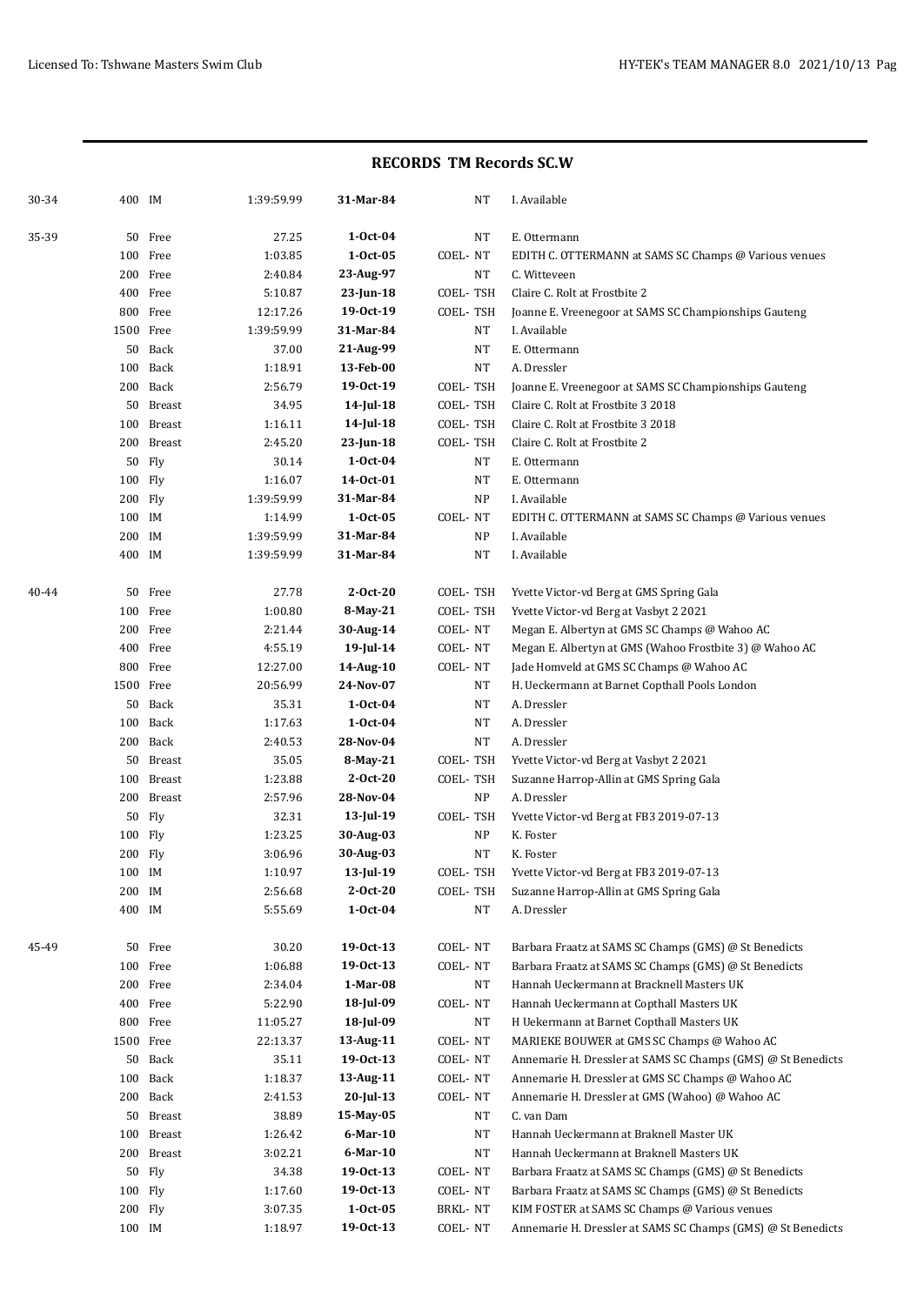### **RECORDS TM Records SC.W**

| 45-49 | 200 IM  |            | 2:55.86    | 22-Sep-12       | COEL-NT     | Barbara Fraatz at SAMS SC Champs - Combined                         |
|-------|---------|------------|------------|-----------------|-------------|---------------------------------------------------------------------|
|       | 400 IM  |            | 6:00.02    | 18-Jul-09       | COEL-NT     | H Ueckermann at Barnet Copthall Masters UK                          |
|       |         |            |            |                 |             |                                                                     |
| 50-54 |         | 50 Free    | 30.88      | 19-Jul-14       | COEL-NT     | SABINE M. VERRYN at GMS (Wahoo Frostbite 3) @ Wahoo AC              |
|       |         | 100 Free   | 1:09.04    | $1-0ct-15$      | COEL-NT     | SABINE M. VERRYN at SAMS SC Champs (Combined) @ Various venues      |
|       |         | 200 Free   | 2:30.82    | $1-0ct-16$      | COEL-TSH    | Annemarie H. Dressler at SAMS SC Champs (Combined) @ Various venues |
|       |         | 400 Free   | 5:25.07    | 17-Aug-13       | COEL-NT     | MARIEKE BOUWER at GMS SC Champs @ Wahoo AC                          |
|       |         | 800 Free   | 11:06.29   | $1 - Oct - 15$  | COEL-NT     | Annemarie H. Dressler at SAMS SC Champs (Combined) @ Various venues |
|       |         | 1500 Free  | 21:51.00   | 17-Aug-13       | COEL-NT     | MARIEKE BOUWER at GMS SC Champs @ Wahoo AC                          |
|       |         | 50 Back    | 35.27      | 19-Jul-14       | COEL-NT     | Annemarie H. Dressler at GMS (Wahoo Frostbite 3) @ Wahoo AC         |
|       |         | 100 Back   | 1:15.62    | 21-Jun-14       | COEL-NT     | Annemarie H. Dressler at GMS (Wahoo Frostbite 2) @ Wahoo AC         |
|       |         | 200 Back   | 2:39.46    | 19-Jul-14       | COEL-NT     | Annemarie H. Dressler at GMS (Wahoo Frostbite 3) @ Wahoo AC         |
|       |         | 50 Breast  | 39.53      | $13$ -Jun-15    | COEL-NT     | Annemarie H. Dressler at GMS (Wahoo Frostbite 2) @ Wahoo AC         |
|       |         | 100 Breast | 1:27.48    | $1-0ct-15$      | COEL-NT     | Annemarie H. Dressler at SAMS SC Champs (Combined) @ Various venues |
|       |         | 200 Breast | 3:15.90    | $1-0ct-16$      | COEL-TSH    | Annemarie H. Dressler at SAMS SC Champs (Combined) @ Various venues |
|       |         | 50 Fly     | 33.93      | 15-Aug-09       | COEL-NT     | KIM FOSTER at GMS (Wahoo) @ Wahoo AC (GMS SC Champs)                |
|       | 100 Fly |            | 1:20.25    | 16-May-09       | COEL-NT     | KIM FOSTER at GMS (Wahoo) @ Wahoo AC (Frostbite 1)                  |
|       | 200 Fly |            | 3:00.32    | 14-Aug-10       | COEL-NT     | KIM FOSTER at GMS SC Champs @ Wahoo AC                              |
|       | 100 IM  |            | 1:20.88    | $21$ -Jun-14    | COEL-NT     | Annemarie H. Dressler at GMS (Wahoo Frostbite 2) @ Wahoo AC         |
|       | 200 IM  |            | 2:59.55    | $1-0ct-16$      | COEL-TSH    | Annemarie H. Dressler at SAMS SC Champs (Combined) @ Various venues |
|       | 400 IM  |            | 6:23.26    | 17-Aug-13       | COEL-NT     | MARIEKE BOUWER at GMS SC Champs @ Wahoo AC                          |
| 55-59 |         | 50 Free    | 31.72      | $1-0ct-16$      | COEL-TSH    | SABINE M. VERRYN at SAMS SC Champs (Combined) @ Various venues      |
|       |         | 100 Free   | 1:12.39    | $11$ -Jul-15    | COEL-NT     | KIM FOSTER at GMS (Wahoo Frostbite 3) @ Wahoo AC                    |
|       |         | 200 Free   | 2:46.22    | 27-Sep-14       | COEL-NT     | KIM FOSTER at SAMS SC Champs (Combined) $@$ various venues          |
|       |         | 400 Free   | 6:04.57    | $19$ -Jul-14    | COEL-NT     | KIM FOSTER at GMS (Wahoo Frostbite 3) @ Wahoo AC                    |
|       |         | 800 Free   | 11:42.77   | $13$ -Jul-19    | COEL-TSH    | Annemarie H. Dressler at FB3 2019-07-13                             |
|       |         | 1500 Free  | 23:47.94   | 27-Aug-16       | COEL-NT     | KIM FOSTER at GMS @ Wahoo AC - GMS ShortCourse-270816               |
|       |         | 50 Back    | 37.19      | $8$ -Jun-19     | COEL-TSH    | Annemarie H. Dressler at Frostbite 2                                |
|       |         | 100 Back   | 1:18.43    | $8$ -Jun-19     | COEL-TSH    | Annemarie H. Dressler at Frostbite 2                                |
|       |         | 200 Back   | 3:25.41    | $1 - Oct - 15$  | COEL-NT     | KIM FOSTER at SAMS SC Champs (Combined) @ Various venues            |
|       |         | 50 Breast  | 42.48      | $1-0ct-16$      | COEL-TSH    | SABINE M. VERRYN at SAMS SC Champs (Combined) @ Various venues      |
|       |         | 100 Breast | 1:37.78    | 21-Nov-20       | COEL-TSH    | Annemarie H. Dressler at GMS SC Championships 2020                  |
|       |         | 200 Breast | 4:02.00    | 27-Aug-05       | COEL-NT     | ANGELIKA SANDRI at Tshwane Short Course 2005                        |
|       |         | 50 Fly     | 34.35      | $11$ -Jul-15    | COEL-NT     | KIM FOSTER at GMS (Wahoo Frostbite 3) @ Wahoo AC                    |
|       | 100 Fly |            | 1:22.66    | 30-Aug-14       | COEL-NT     | KIM FOSTER at GMS SC Champs @ Wahoo AC                              |
|       | 200 Fly |            | 3:04.09    | 13-Jun-15       | COEL-NT     | KIM FOSTER at GMS (Wahoo Frostbite 2) @ Wahoo AC                    |
|       | 100 IM  |            | 1:28.23    | $21$ -Jun-14    | COEL-NT     | KIM FOSTER at GMS (Wahoo Frostbite 2) @ Wahoo AC                    |
|       | 200 IM  |            | 3:23.06    | $19$ -Jul-14    | COEL-NT     | KIM FOSTER at GMS (Wahoo Frostbite 3) @ Wahoo AC                    |
|       | 400 IM  |            | 6:55.26    | 30-Aug-14       | COEL-NT     | KIM FOSTER at GMS SC Champs @ Wahoo AC                              |
| 60-64 |         | 50 Free    | 32.81      | 18-Sep-21       | COEL-TSH    | SABINE M. VERRYN at GMS SC Championships 2021/2022                  |
|       |         | 100 Free   | 1:16.24    | 18-Sep-21       | COEL-TSH    | SABINE M. VERRYN at GMS SC Championships 2021/2022                  |
|       |         | 200 Free   | 2:27.60    | 16-Jan-21       | COEL-TSH    | Ingrid M. Trusler at SAMS SC Championships 2020-2021                |
|       |         | 400 Free   | 5:11.53    | 16-Jan-21       | COEL-TSH    | Ingrid M. Trusler at SAMS SC Championships 2020-2021                |
|       |         | 800 Free   | 16:45.00   | 24-Sep-11       | COEL-NT     | ANGELIKA SANDRI at SAMS SC Champs (Combined) @ Various venues       |
|       |         | 1500 Free  | 1:39:59.99 | 31-Mar-84       | $_{\rm NT}$ | I. Available                                                        |
|       |         | 50 Back    | 45.62      | $1-0ct-16$      | CSCM-TSH    | Pamela Reynecke at SAMS SC Champs (Combined) @ Various venues       |
|       |         | 100 Back   | 1:37.87    | 23-Jun-18       | CSCM-TSH    | Pam Reynecke at Frostbite 2                                         |
|       |         | 200 Back   | 3:36.20    | $17$ -Jun- $17$ | CSCM-TSH    | Pam Reynecke at GMS (Wahoo) @ Wahoo AC                              |
|       |         | 50 Breast  | 44.88      | 18-Sep-21       | COEL-TSH    | SABINE M. VERRYN at GMS SC Championships 2021/2022                  |
|       |         | 100 Breast | 1:46.35    | $1$ -Jul-95     | NT          | S. Hurwitz                                                          |
|       |         | 200 Breast | 4:10.32    | 14-Aug-10       | COEL-NT     | ANGELIKA SANDRI at GMS SC Champs @ Wahoo AC                         |
|       |         | 50 Fly     | 35.84      | 18-May-19       | COEL-TSH    | KIM FOSTER at Frostbite 1                                           |
|       |         | 100 Fly    | 1:26.27    | 19-0ct-19       | COEL-TSH    | KIM FOSTER at SAMS SC Championships Gauteng                         |
|       |         | 200 Fly    | 5:28.81    | 21-Aug-99       | NP          | <b>B.</b> Pearce                                                    |
|       |         |            |            |                 |             |                                                                     |